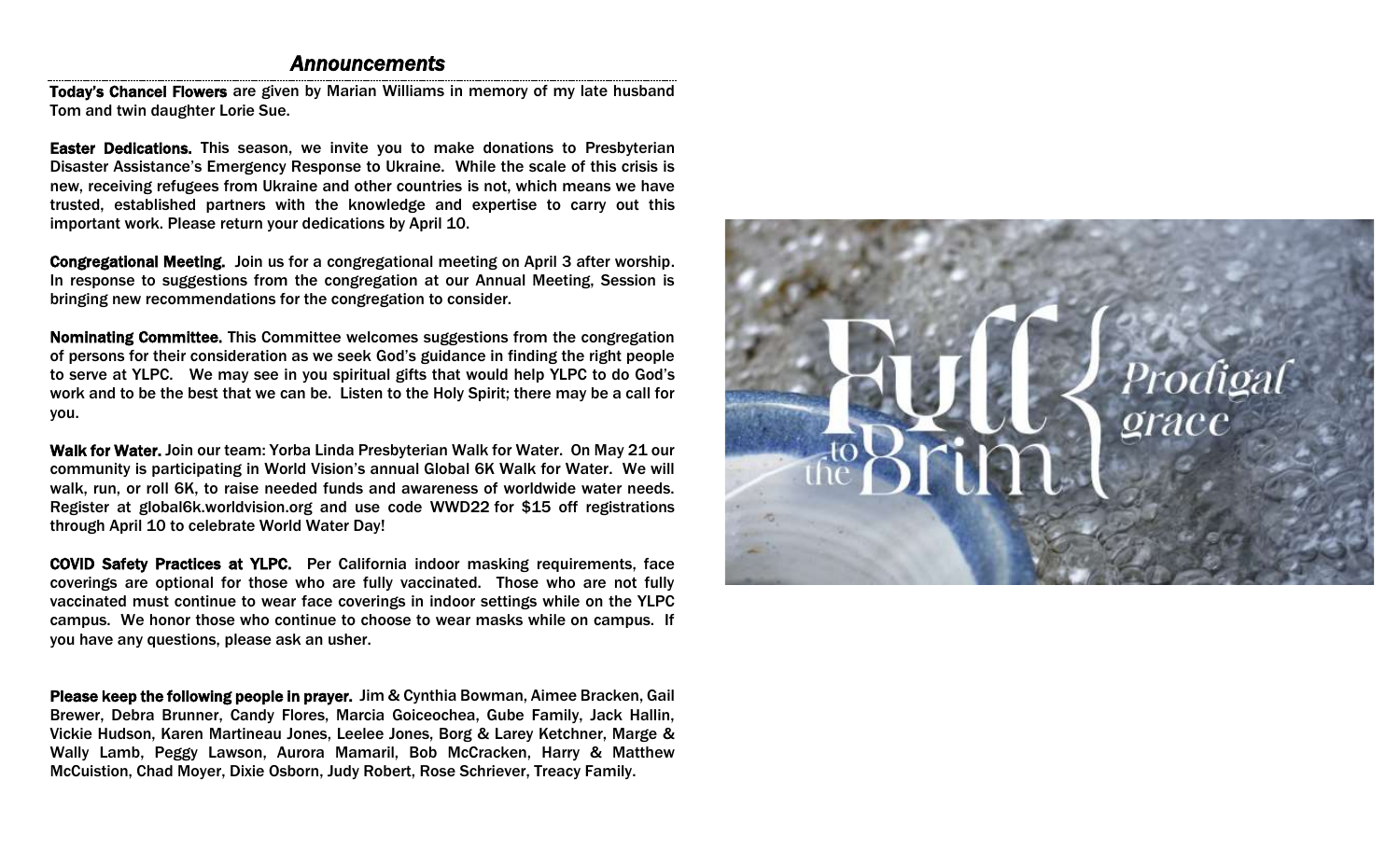

March 27, 2022 \*Please stand as you are able. *Congregation reads the text in bold italic print*.

## GATHERING IN GOD'S NAME

| <b>WELCOME</b>   |                                              | Rev. Lynn Stone     |
|------------------|----------------------------------------------|---------------------|
| <b>PRELUDE</b>   | <b>On Eagle's Wings</b>                      | Arr. John Carter    |
| *CALL TO WORSHIP |                                              | John Israel         |
| Leader:          | God's reach is endless.                      |                     |
| People:          | God's mercy is unstoppable.                  |                     |
| Leader:          | God's grace is lavish.                       |                     |
| People:          | God's love is constant.                      |                     |
| Leader:          | God's wisdom is vast.                        |                     |
| People:          | God's hope is stubborn.                      |                     |
| Leader:          | God's presence is here -                     |                     |
| <b>People:</b>   | with us, among us, moving through us.        |                     |
| Leader:          | Breathe easy. Breathe deeply.                |                     |
| People:          | We are in God's house.                       |                     |
| Leader:          | Let us worship the One who welcomes us home. |                     |
| *HYMN #435       | There's a Wideness in God's Mercv            | F. Faber/Dutch tune |

Sundays @ 9:30 a.m. Worship Service Sundays @ 10:30 a.m. Youth Group Wednesdays @ 11:00 a.m. Chair Yoga Wednesdays @ 3:00 p.m. Grieving Well Thursdays @ 9:30 a.m. TLC Bible Study Thursdays @ 6:30 p.m. Gloria Ringers Thursdays @ 7:30 p.m. Chancel Choir Saturday, April 2 @ 8:00 a.m. Men's Group on the patio Sunday, April 3 @ 10:30 a.m. Congregational Meeting Sunday, April 3 @ 11:30 a.m. C.E. Meeting Wednesday, April 6 @ 9:00 a.m. Blessed Connections by Zoom Wednesday, April 6 @ 6:00 p.m. Deacons' Meeting Wednesday, April 6 @ 7:00 p.m. Worship Committee Meeting

YORBA LINDA PRESBYTERIAN CHURCH

Maundy Thursday. April 14. 7:00 p.m. Good Friday. April 15. 7:00 p.m. Easter Sunday. April 17. 9:30 a.m. YLPC.ORG

Celebrate Easter!

*JoD Apitz, Music Ministry Assistant Jessica Nicholson, Director of Children's Music Janet Keulen Thorson, Director of Music Ministries/Organist Kim Wisnia, Director of Children's Ministries Sarah Adams, Office Manager Rev. Lynn Stone, Pastor*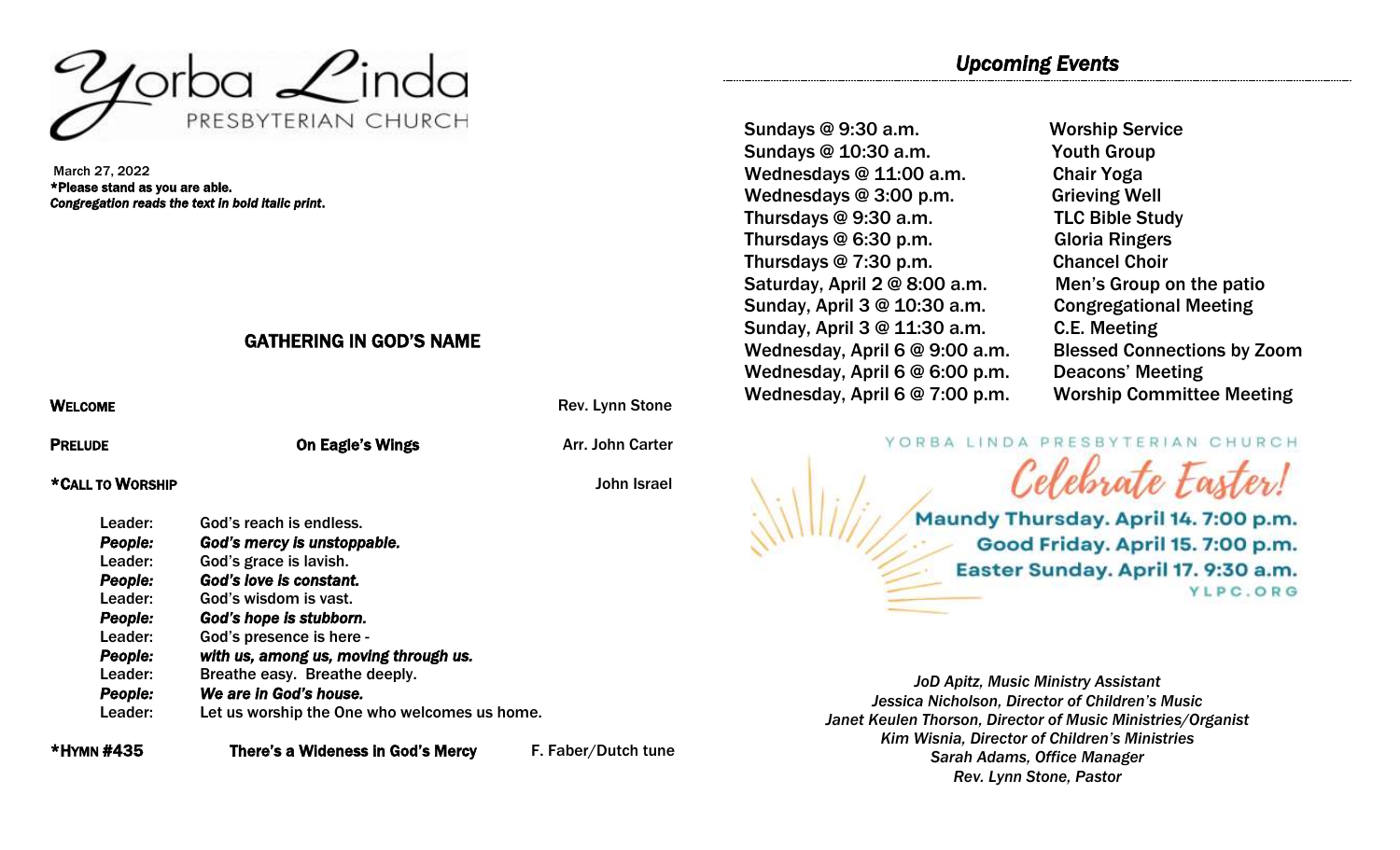## **PRESENTATION OF TITHES AND OFFERINGS**

## CONFESSING AND RECEIVING FORGIVENESS

Invitation to the Offering

| The Offertory                                                                                | <b>Amazing Grace</b>                                                                                                                                                    | Arr. John Purifoy     | <b>CALL TO CONFESSION</b>                                                                                                                                                                                                                                   |
|----------------------------------------------------------------------------------------------|-------------------------------------------------------------------------------------------------------------------------------------------------------------------------|-----------------------|-------------------------------------------------------------------------------------------------------------------------------------------------------------------------------------------------------------------------------------------------------------|
| *The Doxology                                                                                | <b>Praise God, from Whom All Blessings Flow</b>                                                                                                                         | <b>DUKE STREET</b>    | <b>PRAYER OF CONFESSION</b>                                                                                                                                                                                                                                 |
|                                                                                              | Praise God, from whom all blessings flow;<br>Praise Christ, all people here below;<br>Praise Holy Spirit evermore;<br>Praise Triune God, whom we adore.                 |                       | The prodigal son isn't given a name, but we know his name.<br>It sounds like ours.<br>And we know his story.<br>It sounds like ours.                                                                                                                        |
| *Prayer of Dedication                                                                        |                                                                                                                                                                         |                       | For who among us hasn't burned a bridge?<br>Who among us hasn't forgotten that we belong to one another?<br>Who among us has not ached for home?                                                                                                            |
| *HYMN #774                                                                                   | There Is Now a New Creation                                                                                                                                             | <b>David Gambrell</b> | The prodigal son isn't given a name, but we know his name.                                                                                                                                                                                                  |
|                                                                                              |                                                                                                                                                                         |                       | Forgive us, God. We want to come home.                                                                                                                                                                                                                      |
| *BENEDICTION                                                                                 |                                                                                                                                                                         |                       | (We silently confess our sins)                                                                                                                                                                                                                              |
| <b>POSTLUDE</b>                                                                              | <b>Sent Forth by God's Blessing</b>                                                                                                                                     | Arr. Douglas Wagner   | <b>WORDS OF FORGIVENESS</b>                                                                                                                                                                                                                                 |
|                                                                                              |                                                                                                                                                                         |                       | The word 'prodigal' can be defined as wasteful or irresponsible, hence the name,<br>"Prodigal Son." However, 'prodigal' can also be described as extravagant and                                                                                            |
|                                                                                              |                                                                                                                                                                         |                       | excessive.                                                                                                                                                                                                                                                  |
|                                                                                              |                                                                                                                                                                         |                       | Family of faith, we worship a prodigal God - a God who is extravagant in mercy<br>and excessive in grace. For no matter how many times we run, no matter how<br>far we go or how lost we get, God is standing at the end of the driveway waiting<br>for us. |
| "Praise God, from Whom All Blessings Flow"<br>TEXT: Neil Weatherhogg © 1990 Neil Weatherhogg | Liturgy adapted from text written by Sarah Speed   A Sanctified Art LLC   sanctifiedart.org<br>Reprint with permission under One License #A-726252, All rights reserved |                       | The doors are open.<br>The feast is for you.<br>The grace is extravagant.                                                                                                                                                                                   |
|                                                                                              | 19301 E. Yorba Linda Blvd. Yorba Linda, CA. 92886 714.777.6822 info@ylpc.org                                                                                            |                       | Thanks be to God. Amen.                                                                                                                                                                                                                                     |